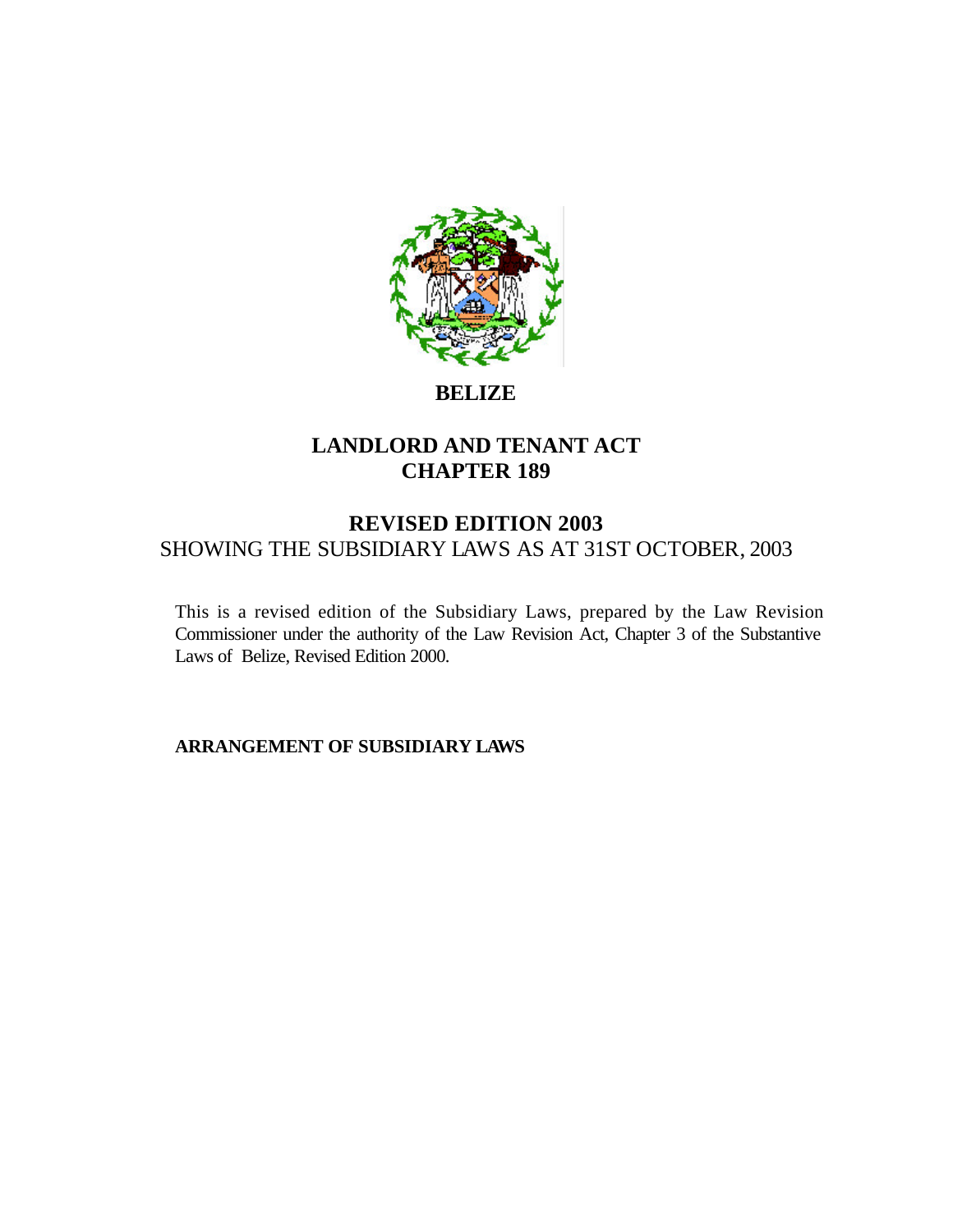

**BELIZE**

# **LANDLORD AND TENANT ACT CHAPTER 189**

# **REVISED EDITION 2003** SHOWING THE SUBSIDIARY LAWS AS AT 31ST OCTOBER, 2003

This is a revised edition of the Subsidiary Laws, prepared by the Law Revision Commissioner under the authority of the Law Revision Act, Chapter 3 of the Substantive Laws of Belize, Revised Edition 2000.

This edition contains a consolidation of the following laws- Page

**LANDLORD AND TENANT (FORMS, FEES AND 3 - 11) COSTS) RULES**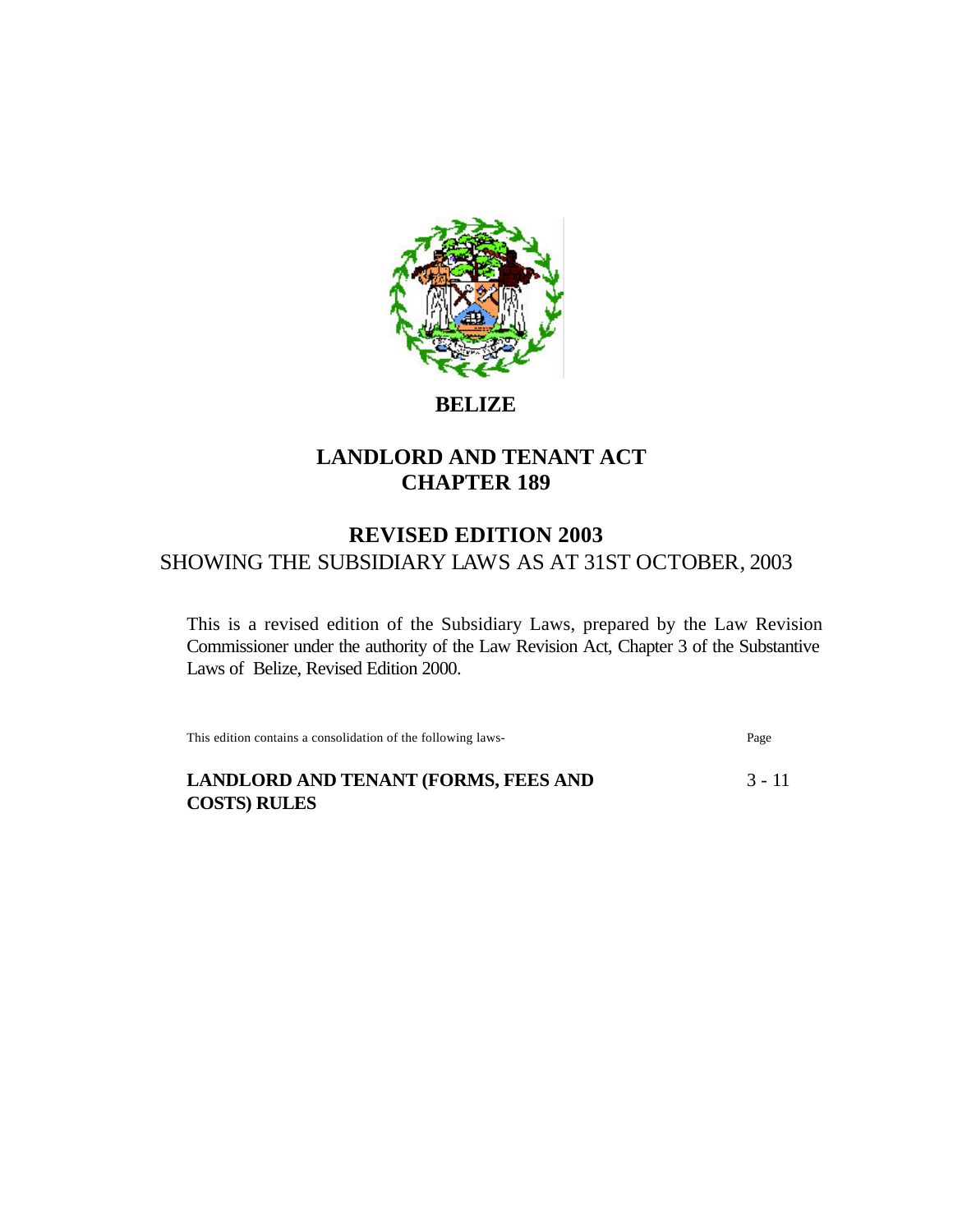# **CHAPTER 189**

# **LANDLORD AND TENANT (FORMS, FEES AND COSTS) RULES**

# **ARRANGEMENT OF RULES**

\_\_\_\_\_\_\_\_\_\_

- 1. Short title.
- 2. Forms.
- 3. Fees and costs.

**THE SUBSIDIARY LAWS OF BELIZE REVISED EDITION 2003**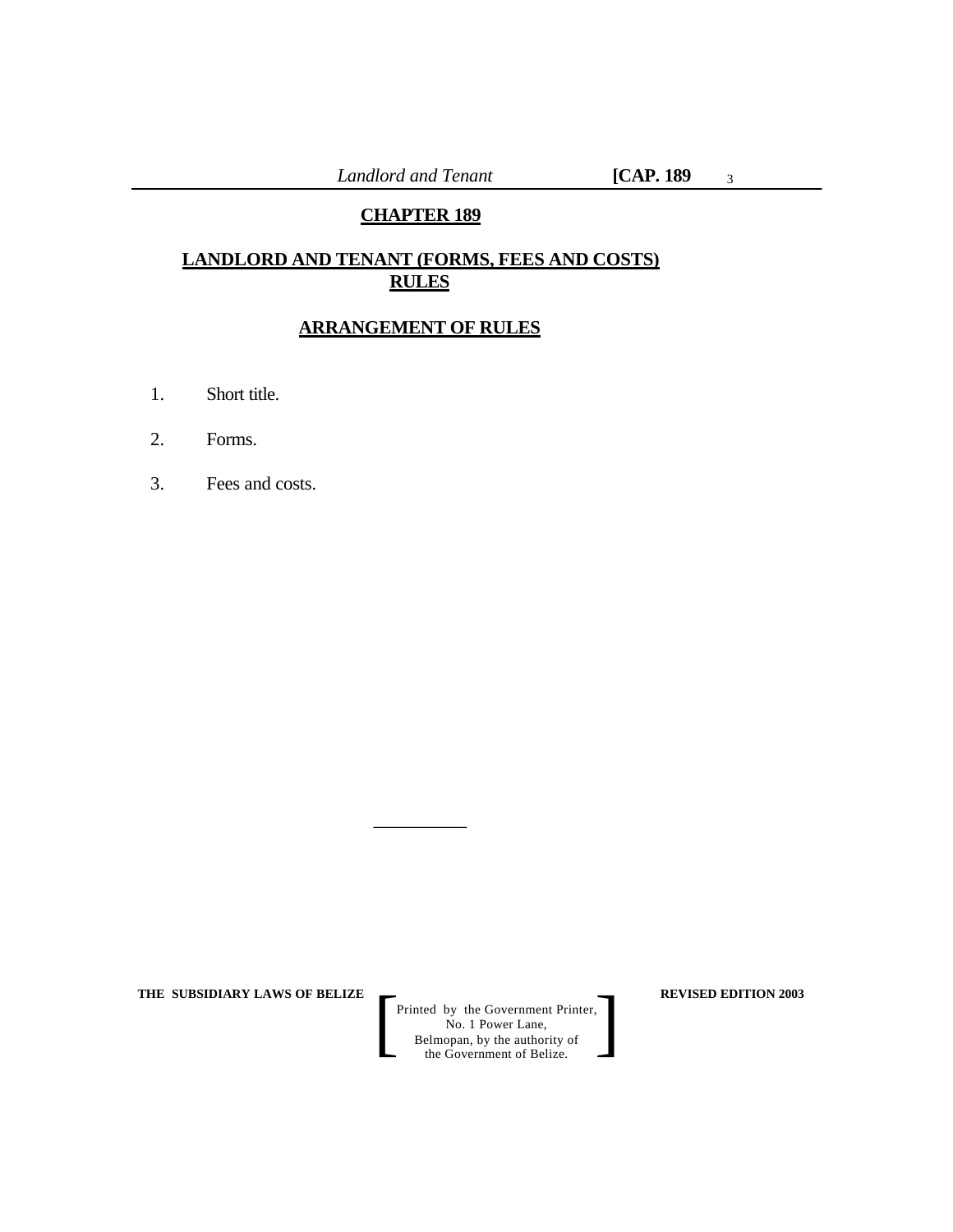**CAP. 189]** *Landlord and Tenant*

### **CHAPTER 189**

#### **LANDLORD AND TENANT (FORMS, FEES AND COSTS) RULES** Ch. 201. Ch. 153. 94/1985

[Section 69]

1. These Rules may be cited as the Short title.

### **LANDLORD AND TENANT (FORMS, FEES AND COSTS) RULES.**

Forms.

Fees and costs.

2. The forms set out in Part I of the Schedule to these Rules are prescribed pursuant to section 69 of the Landlord and Tenant Act. CAP. 189.

> 3. The fees and costs set out in Part II of the said Schedule are the fees and costs which are to be demanded and taken in respect of the several matters to be done under the said Act.

> > \_\_\_\_\_\_\_\_\_\_

**THE SUBSIDIARY LAWS OF BELIZE**  $\qquad$  **REVISED EDITION 2003**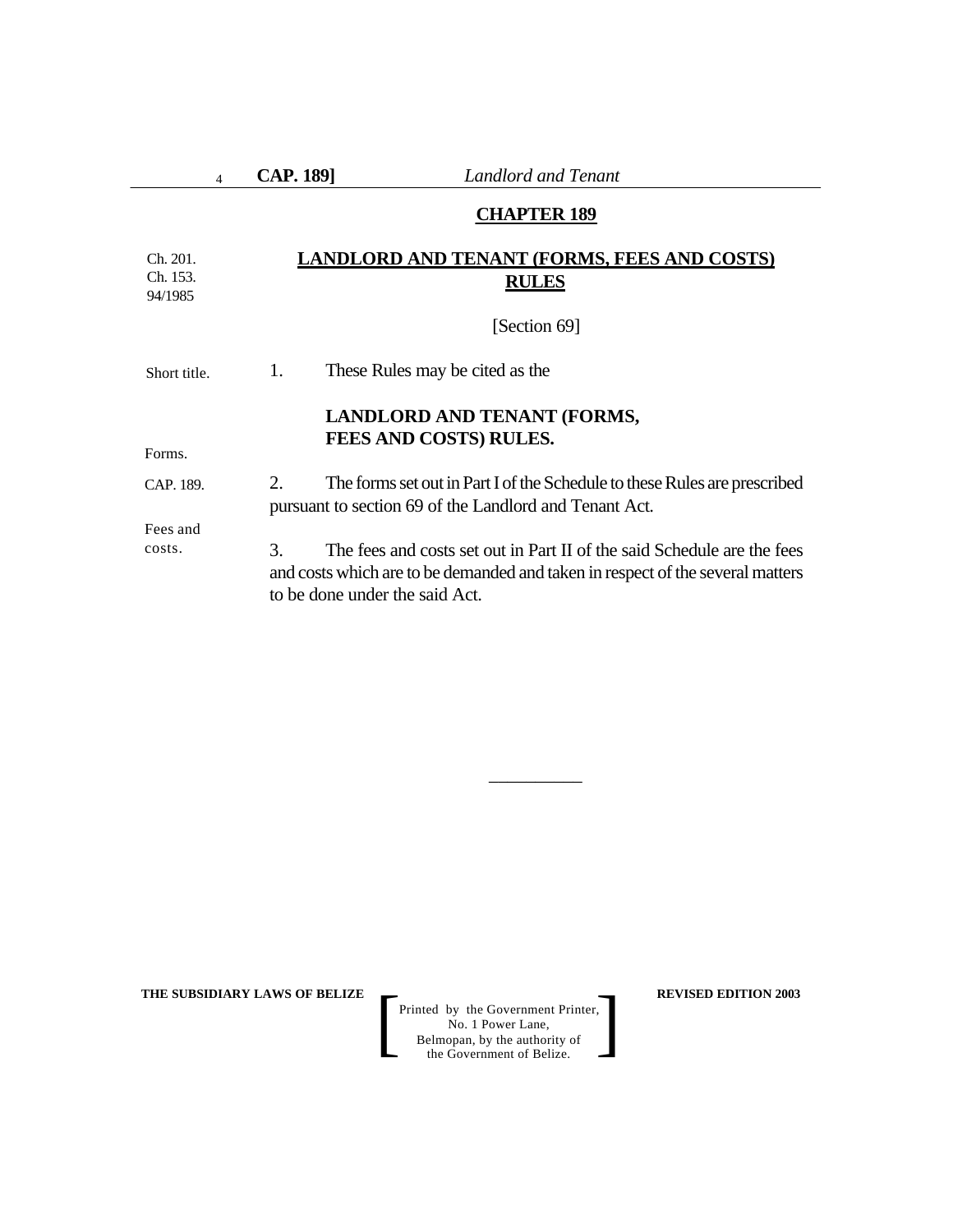### **SCHEDULE**

### **PART I**

#### *Form No. I*

### **DISTRESS WARRANT**

[Section 29]

#### BELIZE, To WIT:

To Bailiff of the Court, to

and to all police

officers of Belize:

WHEREAS .of (occupation) hath this day in writing and upon oath before the undersigned magistrate stated that of is tenant to the said in respect of premises situate at and that the sum of being rent of the said premises is due for the period beginning and ending and that the said tenant remains in default of payment thereof for more than seven days:

These are therefore to command you forthwith between the hours of 8 a.m. and 4 p.m. to enter the said premises (by force if needful) in the presence of the landlord or his agent and under his direction to distrain the goods and chattels of the said tenant sufficient to satisfy the amount due and costs, except the wearing apparel and bedding of the said tenant or his family and to the value of twenty-five dollars the tools and implements of his trade, and to proceed thereon for the recovery of the said rent as the law directs.

**THE SUBSIDIARY LAWS OF BELIZE**  $\qquad$  **REVISED EDITION 2003**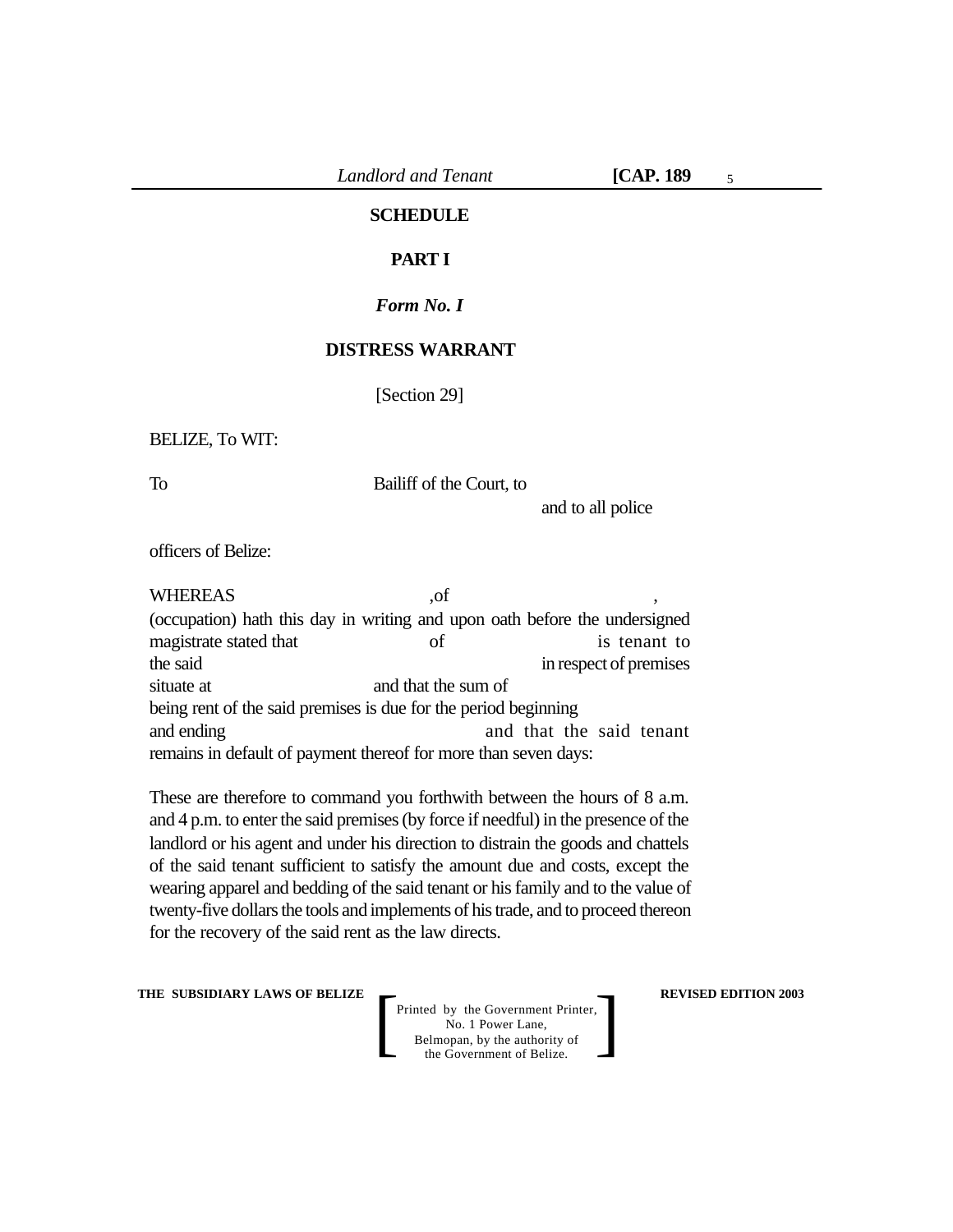**CAP. 189]** *Landlord and Tenant*

Given under my hand and seal this day of in the year of Our Lord at in Belize.

*Magistrate,*

*Judicial District*

## *Form No. 2*

*\_\_\_\_\_\_\_\_\_\_\_\_*

# **INVENTORY OF GOODS DISTRAINED**

[Section *29*]

#### BELIZE:

I, the undersigned, have this day by virtue of a warrant dated the

day of  $, 2, 3$ , and issued by the Magistrate (state judicial district) distrained the following goods and chattels in the dwelling-house (or, in and upon the land and premises) of situate at for the sum of dollars, being the amount of rent due to form the same on the same on the same on the same on the same on the same on the same on the same on the same on the same on the same on the same on the same on the same on the same on the same on the same on t day of last.

*(Enumerate the goods and chattels)*

Dated this day of 2.

*Bailiff/or Police Officer.*

**THE SUBSIDIARY LAWS OF BELIZE**  $\qquad$  **REVISED EDITION 2003**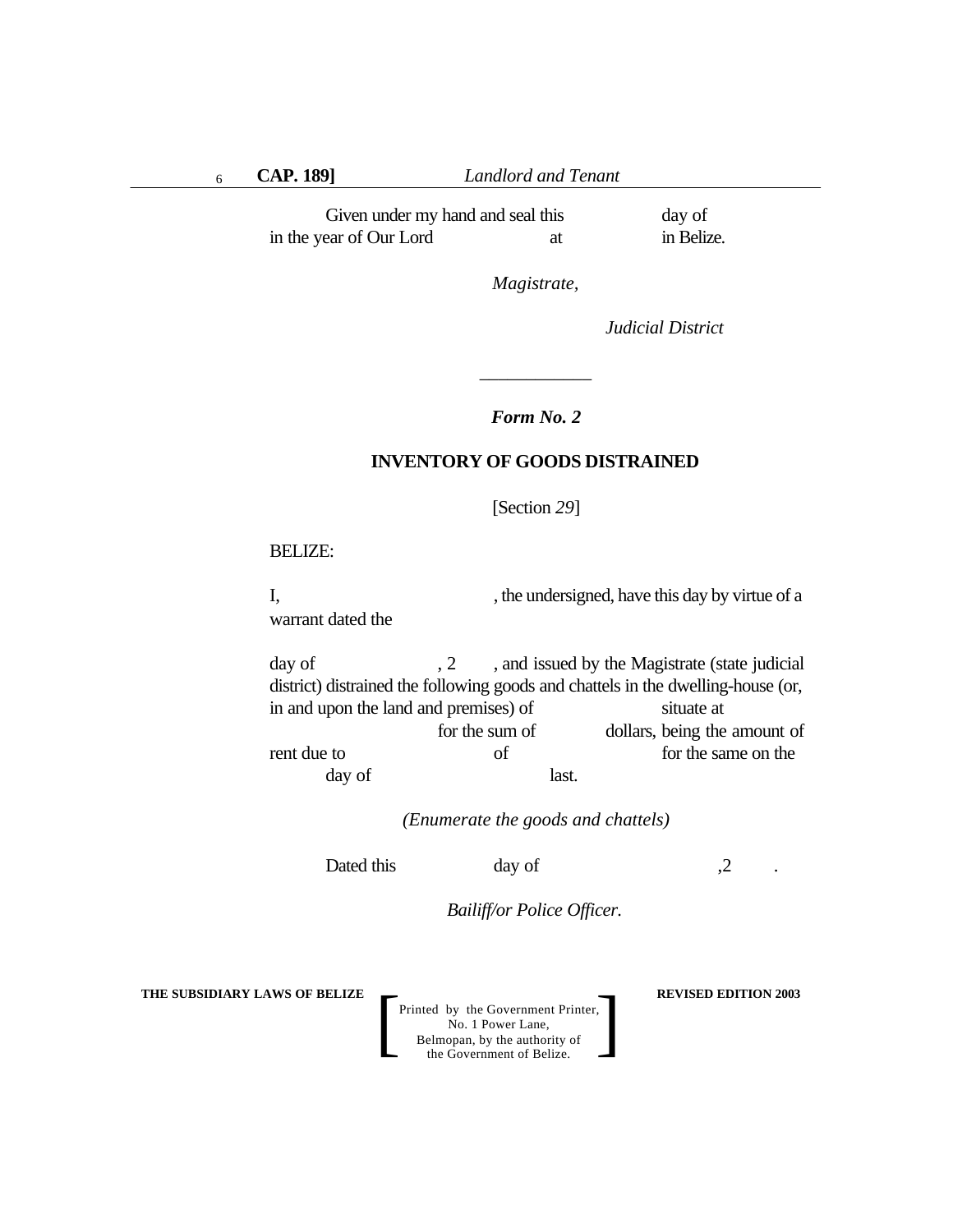### *Form No. 3.*

# **ORDER FOR RECOVERY OF POSSESSION**

[Section *53*]

| IN THE MAGISTRATE'S COURT |                      |                  |
|---------------------------|----------------------|------------------|
|                           | ) Judicial District. |                  |
| BETWEEN A.B. of           |                      | <b>Plaintiff</b> |
|                           | and                  |                  |
| $C.D.$ of                 |                      | Defendant        |

Upon the hearing of this cause a Court holden this day doth order that the defendant do give to the plaintiff possession of a certain piece of land *(as the case may be)* situate at in the district, forthwith or within days of the date hereof, and doth adjudge that the plaintiff do recover against the defendant the sum of dollars for rent (or for *mesne* profits or, for rent and *mesne* profits) and costs.

Given under my hand this day of  $2$  .

*Magistrate,*

\_\_\_\_\_\_\_\_\_\_\_

*Judicial District*

**THE SUBSIDIARY LAWS OF BELIZE**  $\qquad$  **REVISED EDITION 2003**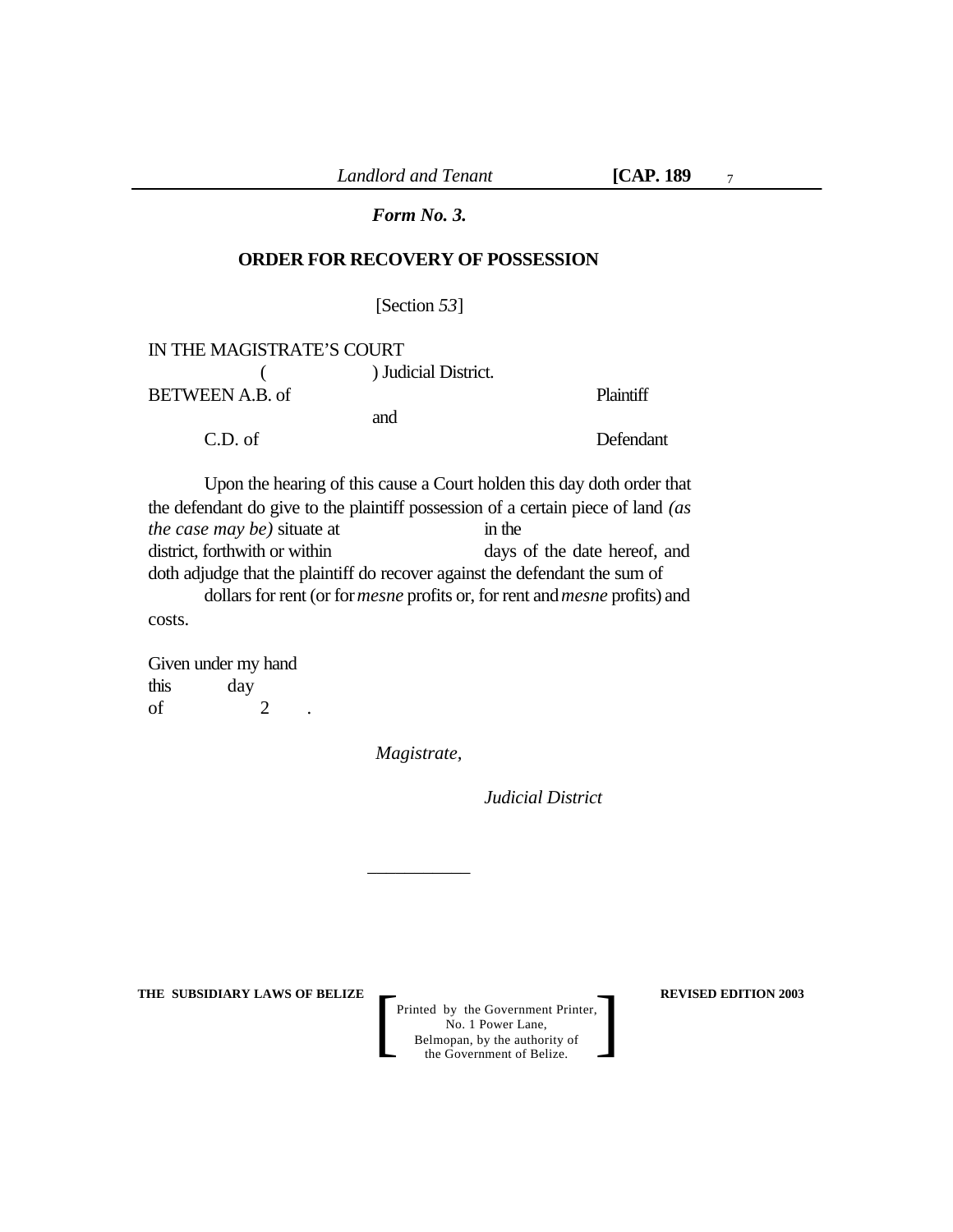**CAP. 189]** *Landlord and Tenant*

#### *Form No. 4*

#### **EJECTMENT WARRANT**

[Section *53*]

BELIZE, TO WIT:

#### IN THE MAGISTRATE'S COURT

( ) Judicial District.

BETWEEN A. B. of Plaintiff

C.D. of Defendant.

To the Bailiff of the Court, District and to all peace constables of Belize:

and

WHEREAS at a Court holden on the day of 2 , it was ordered that the defendant should give to the plaintiff possession of certain premises *(here state the order of Court)* situate at in the interval in the interval at a structure in the interval interval in the interval in the interval interval in the interval interval in the interval interval in the interval interval in the interval interval in the days of the making of the said order:

AND WHEREAS the defendant has not obeyed the said order:

These are therefore to authorise you and require you within *(seven)* days from the date hereof, between the hours of 8 a.m. and 4 p.m. (Sunday, Good Friday, Christmas Day or any public holiday excepted) to enter (by force if needful) and with or without assistance, the premises hereinbefore described and to eject therefrom any person and of the said premises to give full and peaceable possession to the plaintiff.

**THE SUBSIDIARY LAWS OF BELIZE**  $\qquad$  **REVISED EDITION 2003**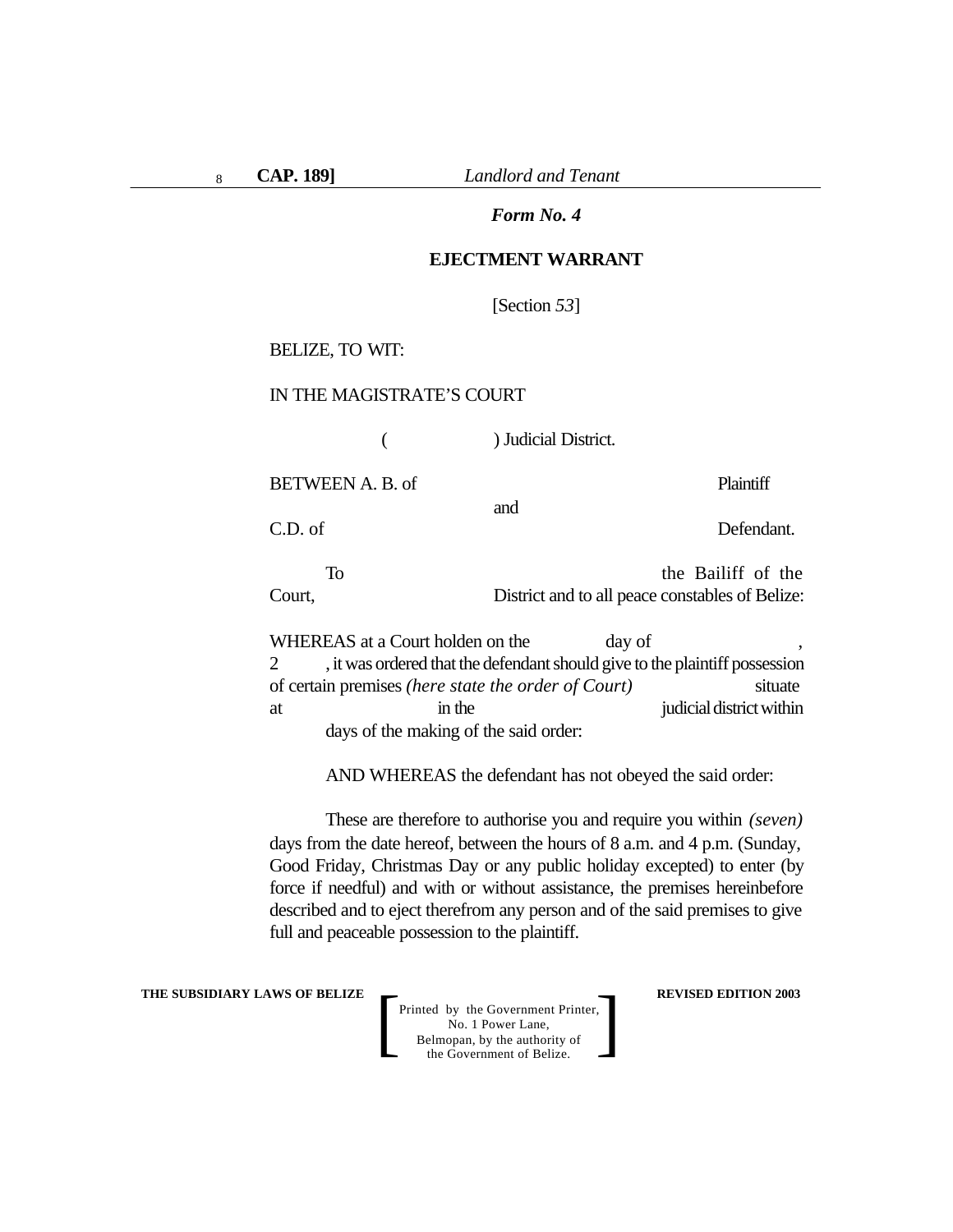| Landlord and Tenant               |        | <b>[CAP. 189</b> |  |
|-----------------------------------|--------|------------------|--|
| Given under my hand and seal this | day of |                  |  |

*Magistrate,*

*\_\_\_\_\_\_\_\_\_\_*

*Judicial District*

# **PART II**

94/1985

# **FEES AND COSTS**

Recovery of Possession

1. Upon filing a complaint (issuing the summons, hearing, entry \$ c of Judgment)-

| $\left( a\right)$ | when claim is for recovery of possession | 2.50 |
|-------------------|------------------------------------------|------|
| (b)               | when claim for an amount not exceeding   | 3.00 |

*(c)* when claim for an amount exceeding \$50.00 ………………......................... 4.00

2. Upon issuing every summons to a witness and for taking declaration of service …................................................................ 1.00

3. For every writ of execution or commitment …………….... 2.50

**THE SUBSIDIARY LAWS OF BELIZE REVISED EDITION 2003**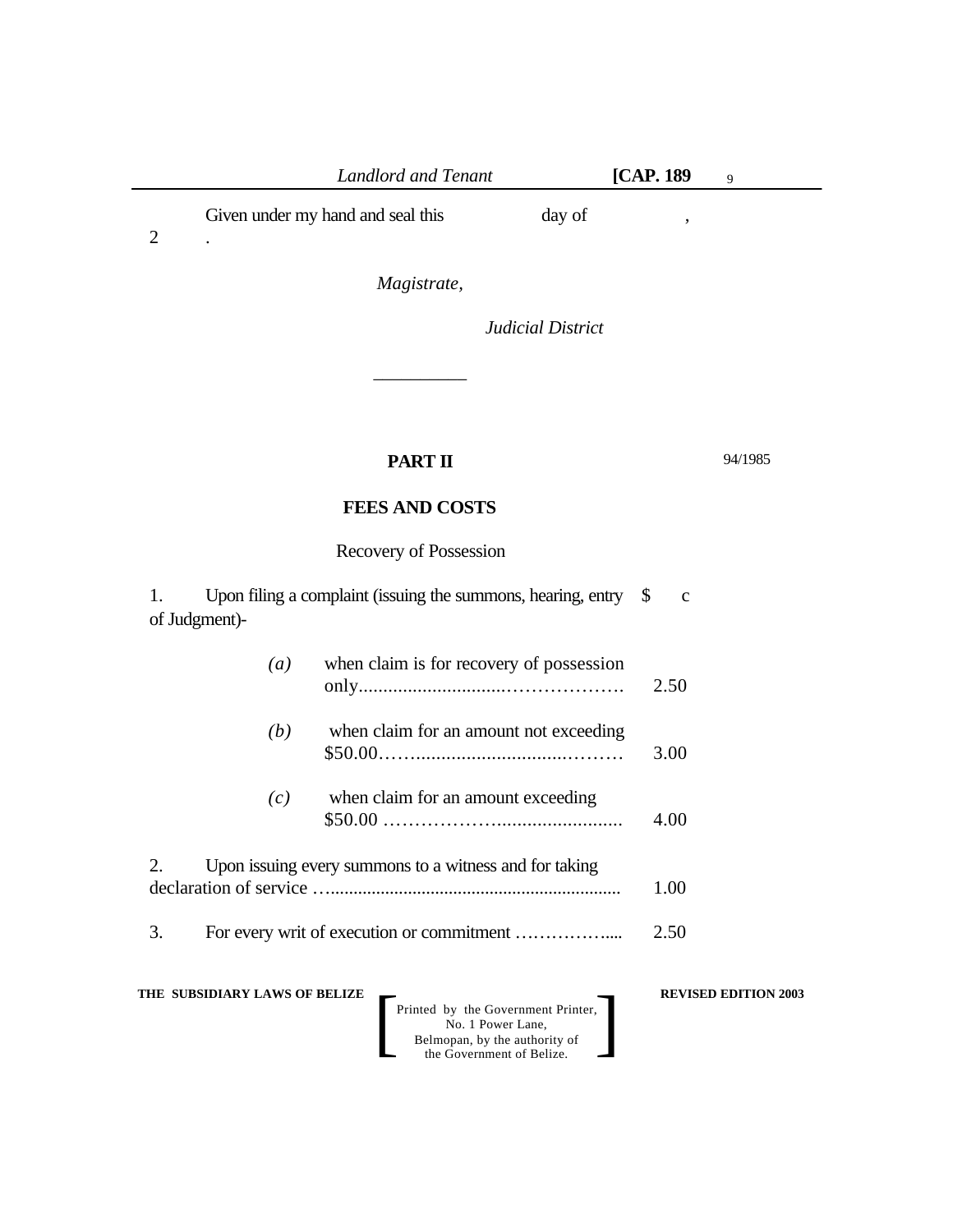### 4. Ejectment warrant …………………………………..... 3.00

5. Poundage, five per cent. on amount realised on any sale and paid into court.

6. Mileage to be paid as a personal fee to the person serving or executing any process, in respect of every mile actually and properly travelled in order to effect such service or execution one way only-

| $\left( a\right)$ | to a bailiff, for every mile beyond the |      |
|-------------------|-----------------------------------------|------|
|                   | first mile from the Court House of the  |      |
|                   | judicial district in which process is   | 1.00 |
| (b)               | to a police officer, for every mile     |      |

| U | to a police officer, for every time      |      |
|---|------------------------------------------|------|
|   | beyond the first mile from the police    |      |
|   | station at which the officer is, for the |      |
|   |                                          | 1.00 |
|   |                                          |      |

# **FEES AND COSTS**

# **PAYMENT OF MONEY INTO COURT**

|                  | On payment into Court-                                                                                                                                                        |      |
|------------------|-------------------------------------------------------------------------------------------------------------------------------------------------------------------------------|------|
|                  |                                                                                                                                                                               |      |
| $\left(a\right)$ | where the money so paid does not exceed \$50.00                                                                                                                               | 1.00 |
| (b)              |                                                                                                                                                                               | 2.00 |
| (c)              | where such money is paid into a court other than that in<br>which the proceedings originated, a further fee shall be<br>payable-                                              |      |
|                  | <b>LAWS OF BELIZE</b><br><b>REVISED EDITION 2003</b><br>Printed by the Government Printer,<br>No. 1 Power Lane,<br>Belmopan, by the authority of<br>the Government of Belize. |      |

**THE SUBSIDIARY**